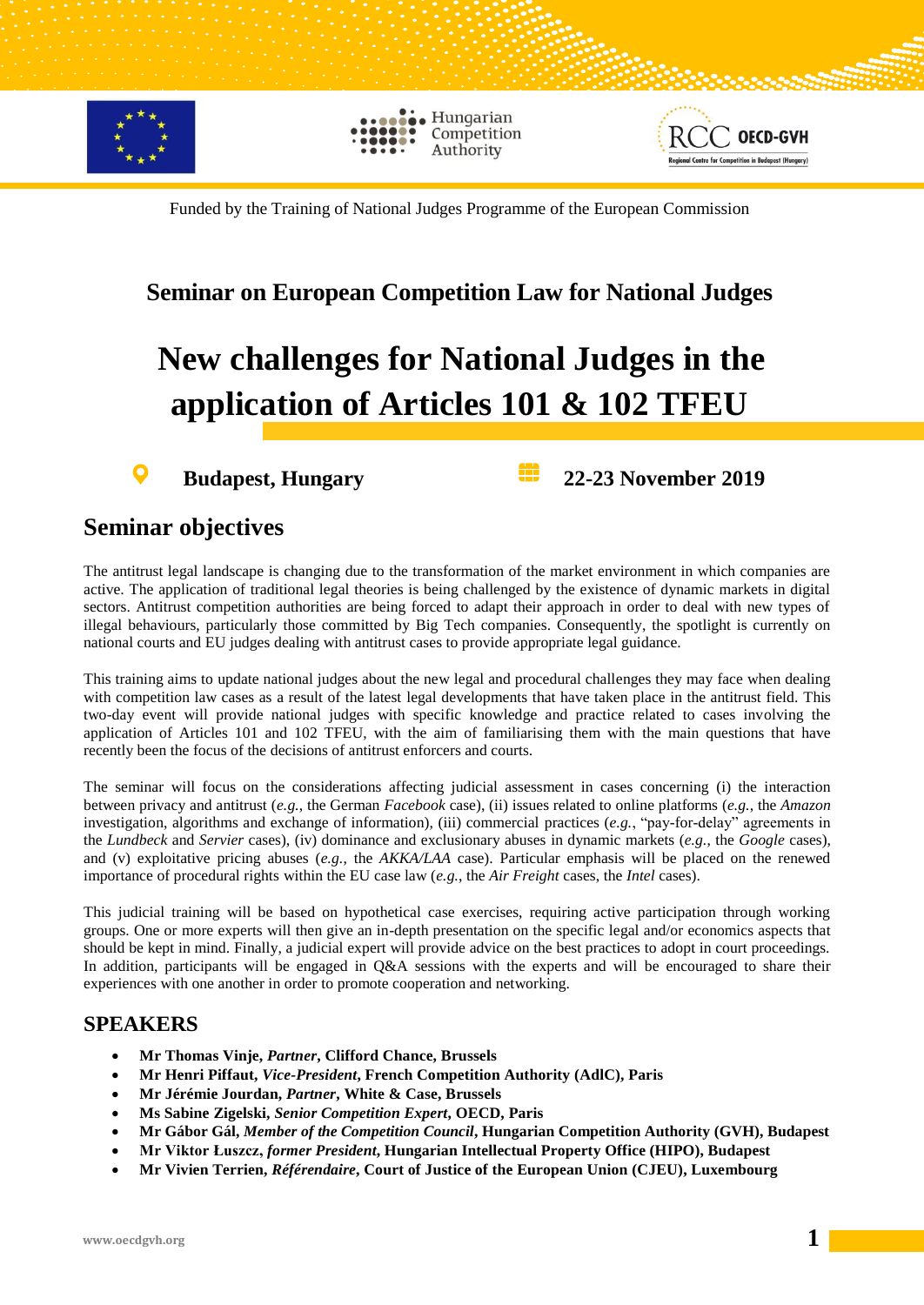## **Agenda**

### **Friday, 22 November 2019 09.30-09.45 Welcome and Opening Remarks** *by Vivien Terrien (CJEU, Luxembourg)* **09.45-10.00 Group Photo and Introduction THEME #1 COMMERCIAL PRACTICES #1: VERTICAL RELATIONSHIPS 10.00-10.25 E-commerce: Characteristics, EU Commission's initiatives & Current rules** *by Gábor Gál (GVH, Budapest)* **10.25-10.50 Online sales restrictions: main EU and national cases**  *by Sabine Zigelski (OECD, Paris)* **10.50-11.00** *Exercise Instructions by Sabine Zigelski (OECD, Paris)* **11.00-11.15** Coffee Break **11.15-11.50** *Exercise #1: Mock Trial Simulation – Working Groups* **11.50-12.15** *Mock Hearing* **12.15-12.35 Retail MFNs: overview and the Hungarian experience** *by Gábor Gál (GVH, Budapest)* **12.35-12.50 Q&A and Experience Sharing Session 12.50-14.20** Lunch in the hotel's restaurant **THEME #2 COMMERCIAL PRACTICES #2: INTELLECTUAL PROPERTY ISSUES 14.20-14.40 Recent Developments in Intellectual Property and Antitrust Laws**  *by Viktor Łuszcz (ex-HIPO, Budapest)* **14.40-14.55 Comments** *by Thomas Vinje (Clifford Chance, Brussels)* **14.55-15.10 Introduction to patent settlement agreements and** *Exercise Instructions by Jérémie Jourdan (White & Case, Brussels)* **15.10-16.10** *Exercise #2: Hypothetical Case – Working Groups* **16.10-16.25** Coffee break **16.25-16.45** *Reports from the Groups' Representatives* **16.45-17.15** *Wrap-Up Hypo* **and Pay-for-delay: state of the play** *by Jérémie Jourdan (White & Case, Brussels)* **17.15-17.35 Pay-for-delay agreements: a critical view** *by Henri Piffaut (AdlC, Paris)* **17.35-17.50** *Q&A and Experience Sharing Session*

*Networking Event*

*19:00: Dinner (meeting at the hotel reception)*